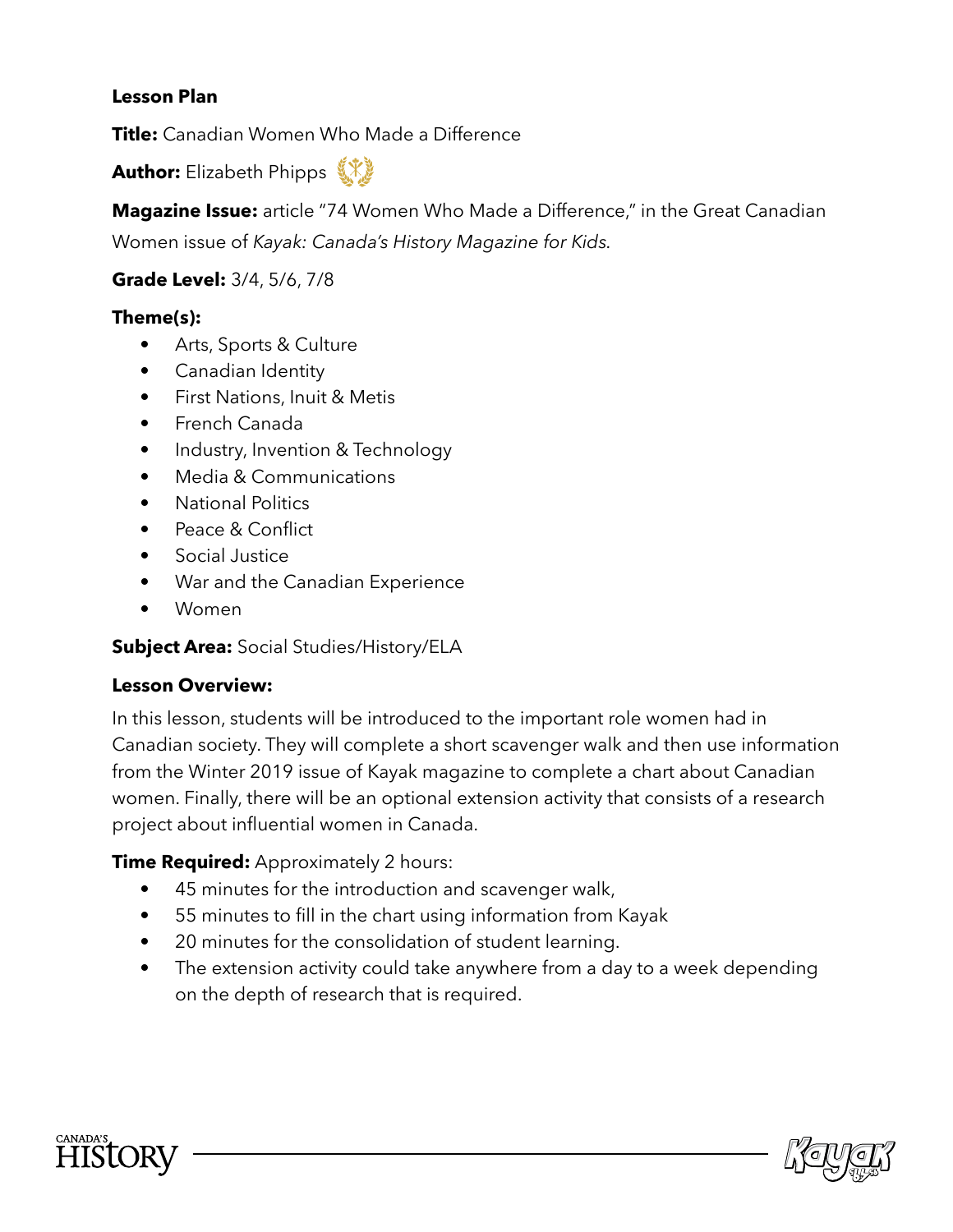#### **Historical Thinking Concept(s):**

- Establish *historical signifcance*
- Take *historical perspectives*
- Understand the *ethical dimension of historical interpretations*

#### **Learning Outcomes:**

- Comprehension
- Application
- Synthesis
- Evaluation
- Knowledge

#### **Student will:**

- Learn that woman played an important role in Canadian history
- Choose the woman who they feel impacted Canadian History and state why

#### **Background Information:**

Women are generally underrepresented in the documentation of Canadian history. As the editor of *Kayak* points out, "There are so many amazing women who have helped shape our country. Often their stories have been ignored, or more importance has been given to the men they may have worked alongside."

#### **The Lesson Activity:**

*Activating: How will students be prepared for learning?*

- 1. Minds on Activity
- Give out a sticky note to each student and ask them to write the name of one famous Canadian
- Make a chart on the white board or on chart paper with two columns: Men and Women
- Ask students to come and place sticky note on the column where it fits the best
- Discuss that women are underrepresented in Canadian history
- 2. Scavenger Walk
- Print the 10 scavenger hunt cards on white paper and place them around the school, classroom, or library
- Make enough copies of the scavenger hunt recording sheet for your students to work in pairs
- Students will complete the scavenger hunt, flling in the recording sheet as they go



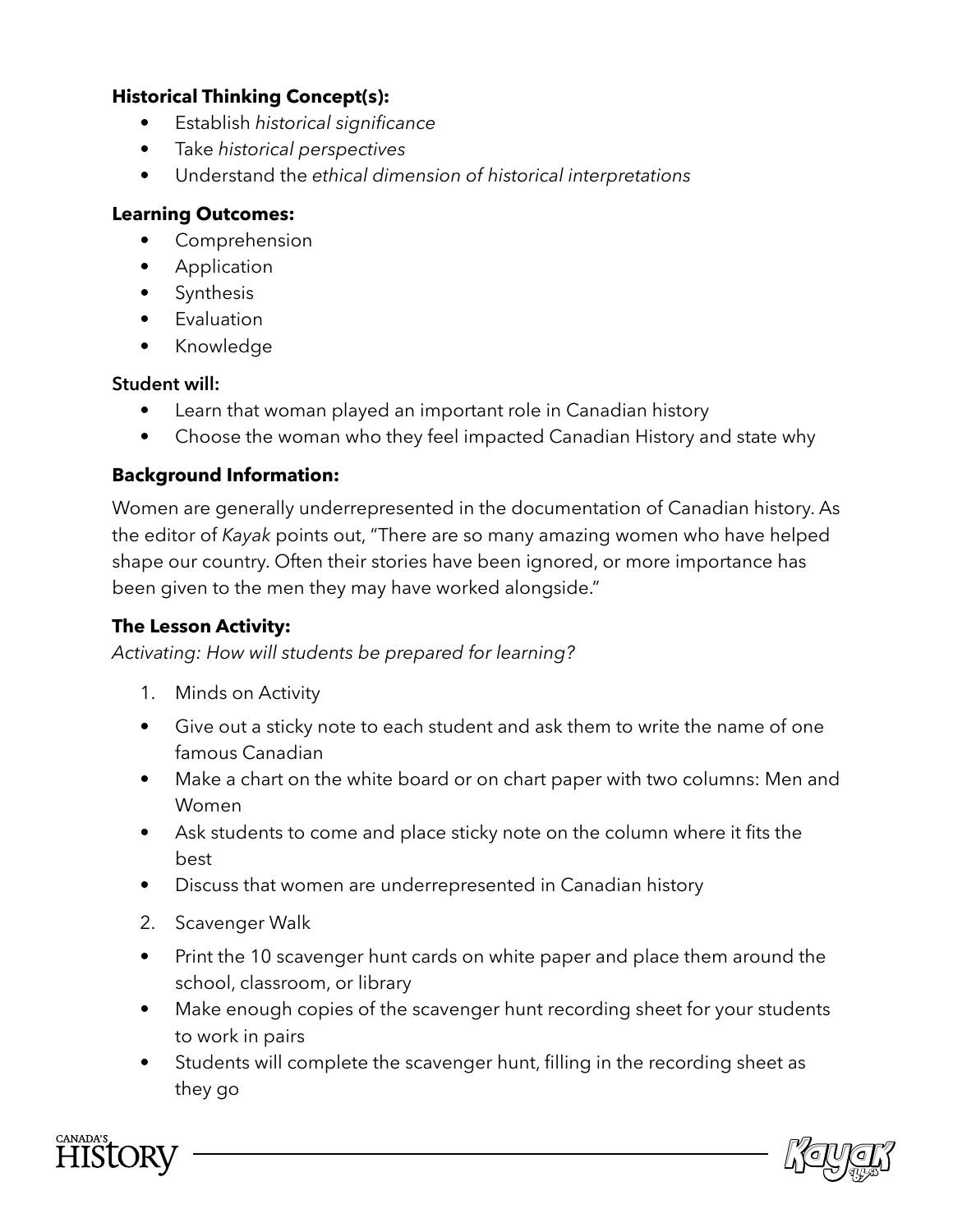*Acquiring: What strategies facilitate learning for groups and individuals?*

- Once the scavenger walk is completed, students return to the classroom and teams will get a copy of the Kayak magazine and a copy of the Canadian Women Who made a Difference large chart.
- Students partners will read the article "74 Women Who made a Difference" and using the information they find they will complete the chart
- Differentiation if completing the whole chart is not do-able then have the students Jigsaw the chart with different groups doing different sections and then working as a class to fill in the total chart.

#### *Applying: How will students demonstrate their understanding?*

• Give each student a reflection sheet and individually students must select and write about the woman's contribution to Canadian history or society made the biggest impression them.

#### **Materials/Resources:**

- Sticky notes, markers
- Scavenger Walk Task Cards
- Copies of the article "74 Canadian Women Who Made a Difference" from the Great Canadian Women issue of Kayak: Canada's History Magazine for Kids
- Scavenger Walk Chart
- Large Chart

#### **Extension Activity:**

Make a "Canadian Women Who Made a Difference" classroom book or bulletin board. Using the templates provided, each student will research one of the women highlighted in the Kayak magazine or research an infuential woman in their own community. This activity could take a few hours or a few days depending on the level of work expected.

#### **Assessment:**

Rubric templates provided can be used to assess both the large chart and the extension activity.



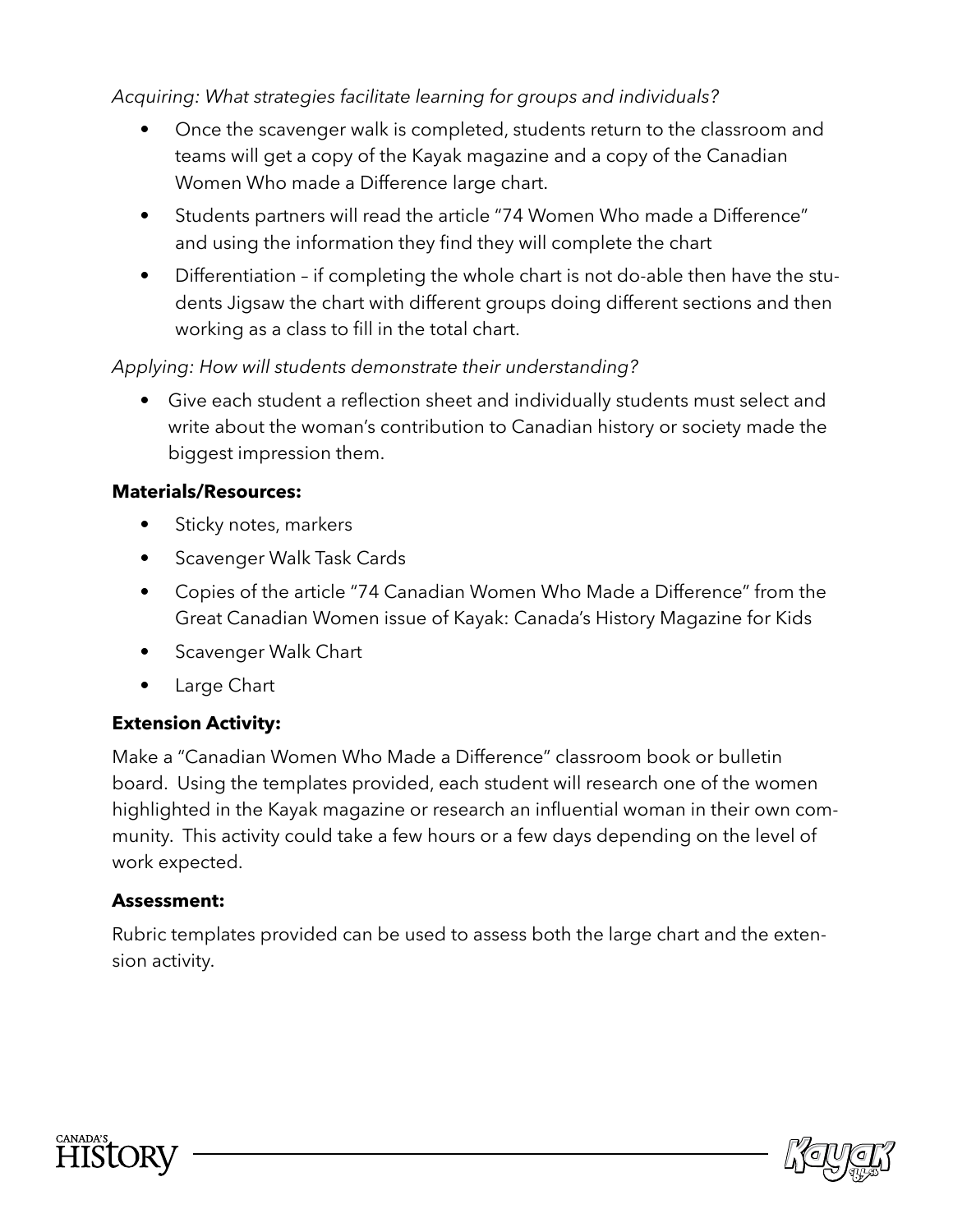## **Task Card 1**

## **Kenojuak Ashevak**

1927-2013



Credit: Library and Archives Canada/National Film Board fonds/e011177514

### **Inuk woman who created**  *The Enchanted Owl***.**





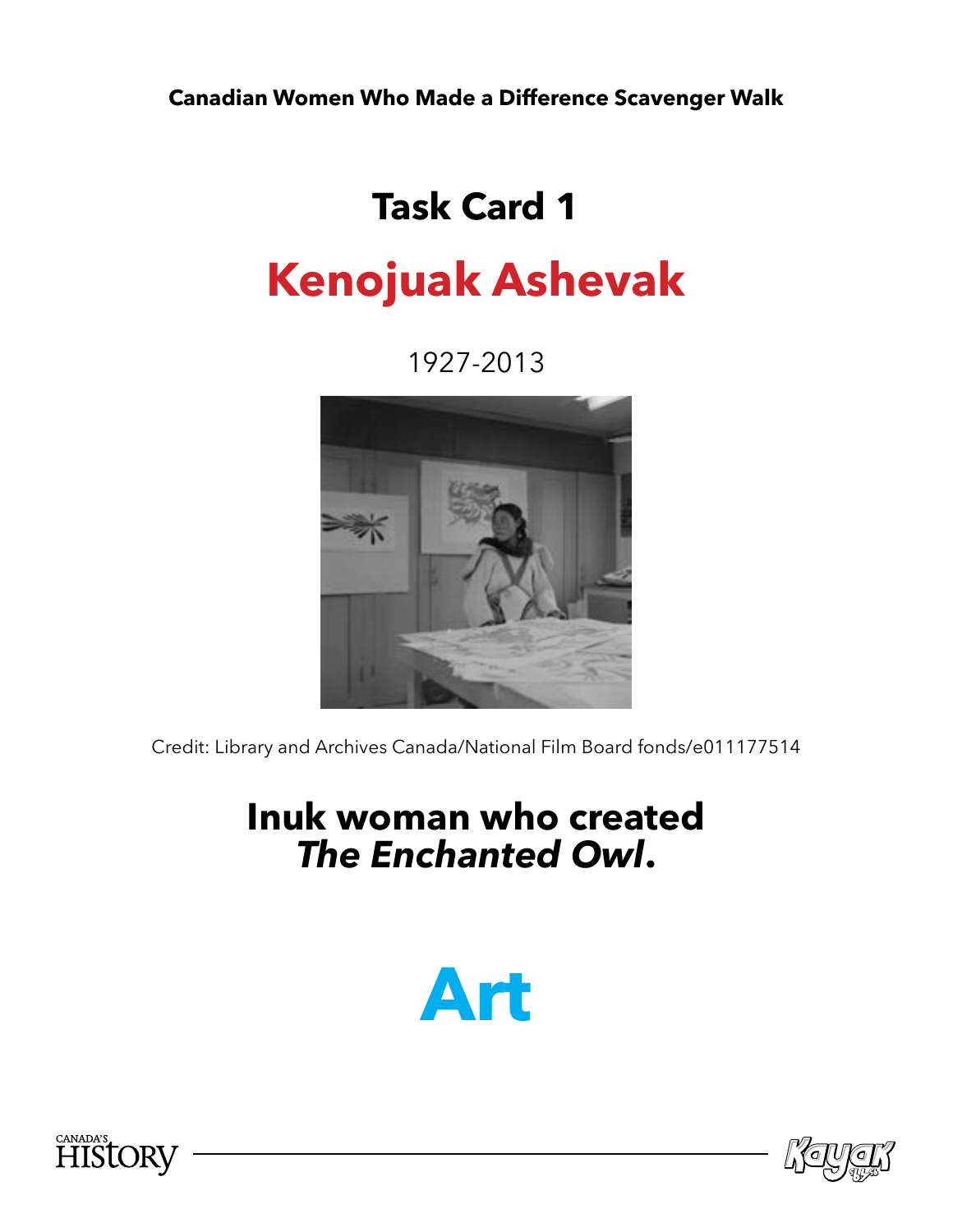## **Task Card 2**

## **Nancy Greene**



Credit: Nancy Greene

## **A Canadian downhill skier who won gold and silver medals in the 1968 Olympics.**





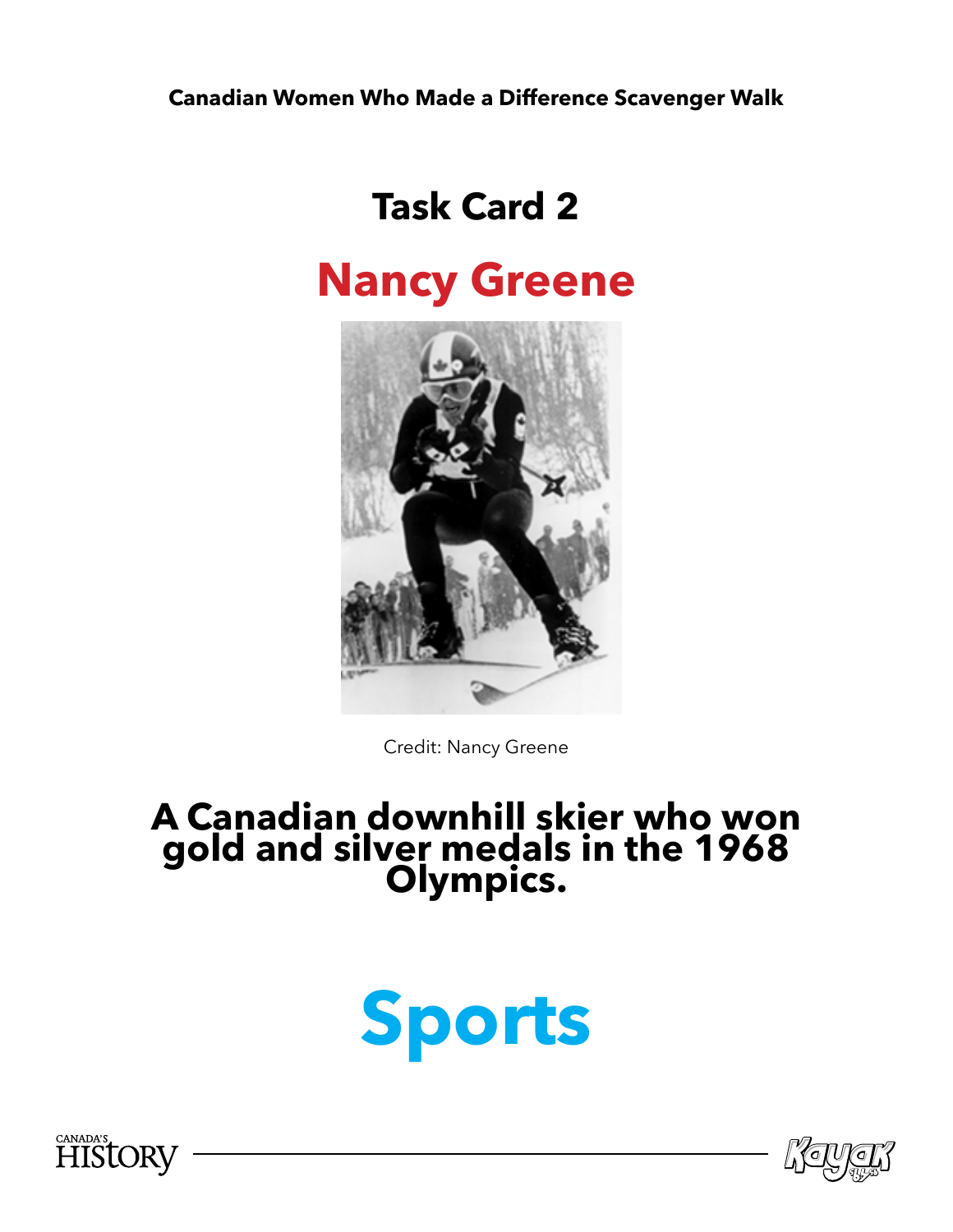## **Task Card 3**

## **Leonora King**

1851-1925



Credit: Yuen Chang and Tien-Tsin / Henry James Morgan *Types of Canadian women, and of women who are or who have been connected with Canada*

#### **She became the frst Canadian doctor in China in 1877.**

# **Medicine**



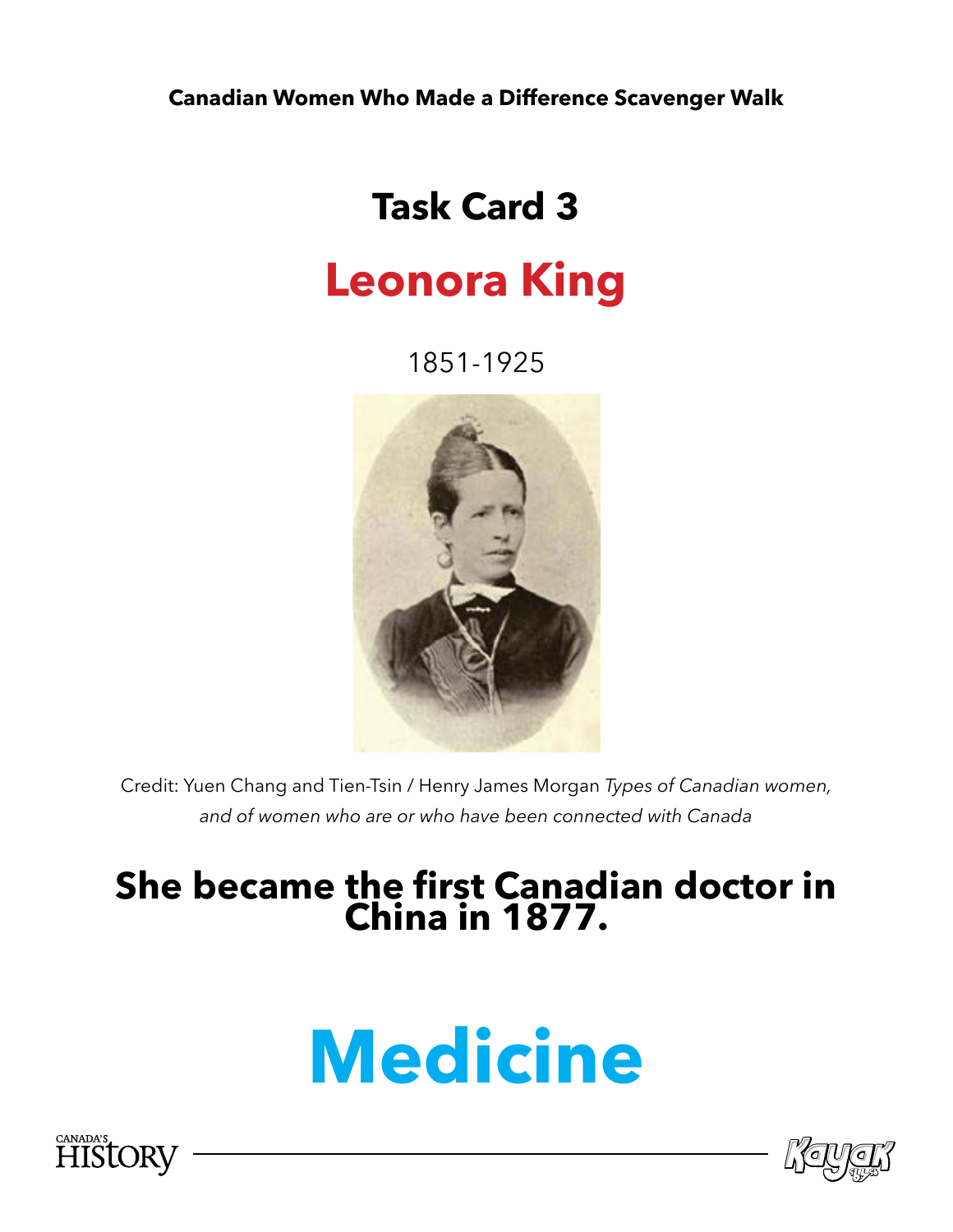## **Task Card 4**

## **Annie Gale**

1876-1970



Credit: Glenbow Archives / PA-1285-1

#### **She became the first female city councillor in Canada when she was elected in Calgary in 1917.**

# **Politics**



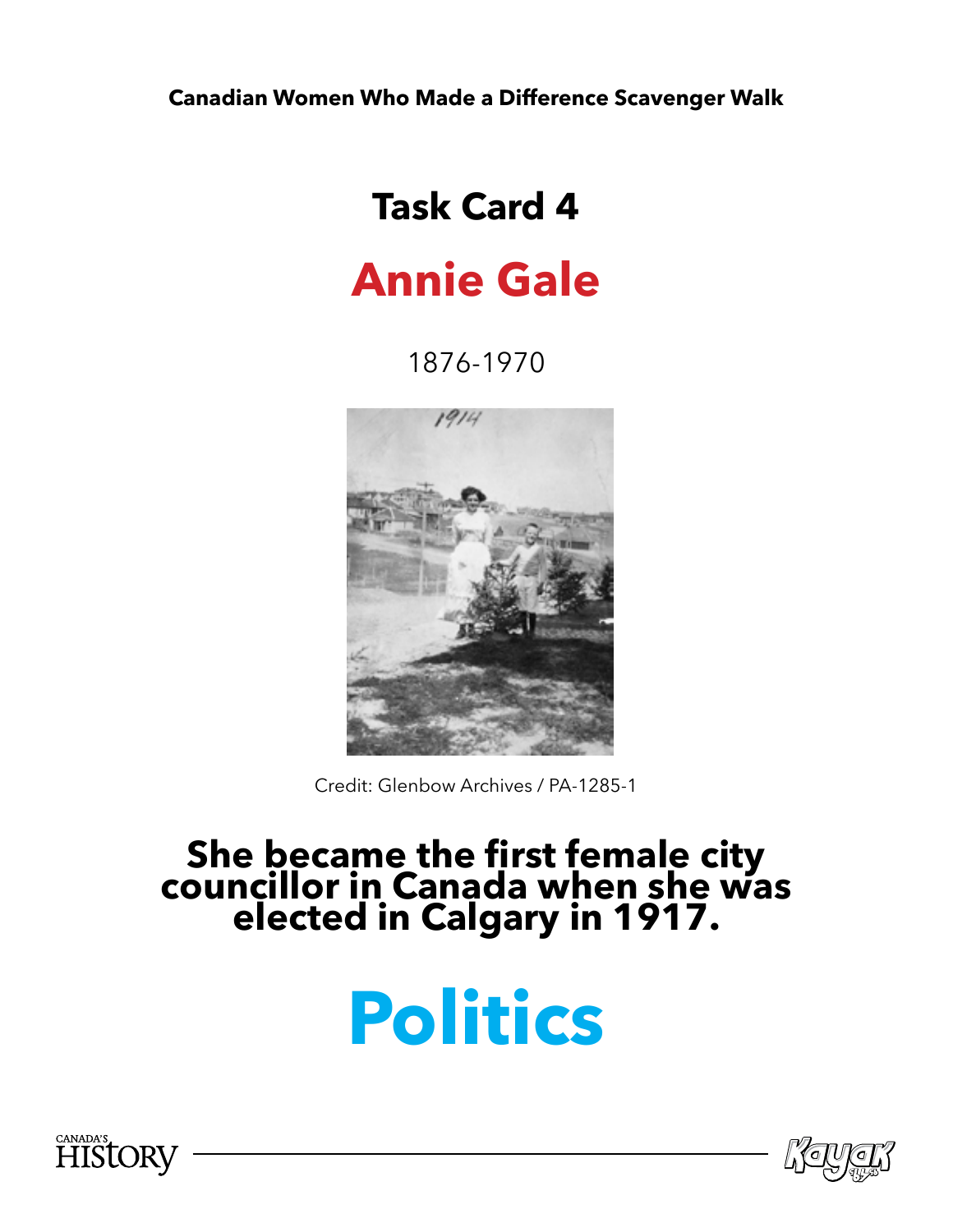## **Task Card 5**

## **Kit Coleman**

1856-1915



Credit: The Carbon Studio / Library and Archives Canada / PA-164916

#### **She was the first Canadian woman to be a newspaper editor.**

# **Writing**



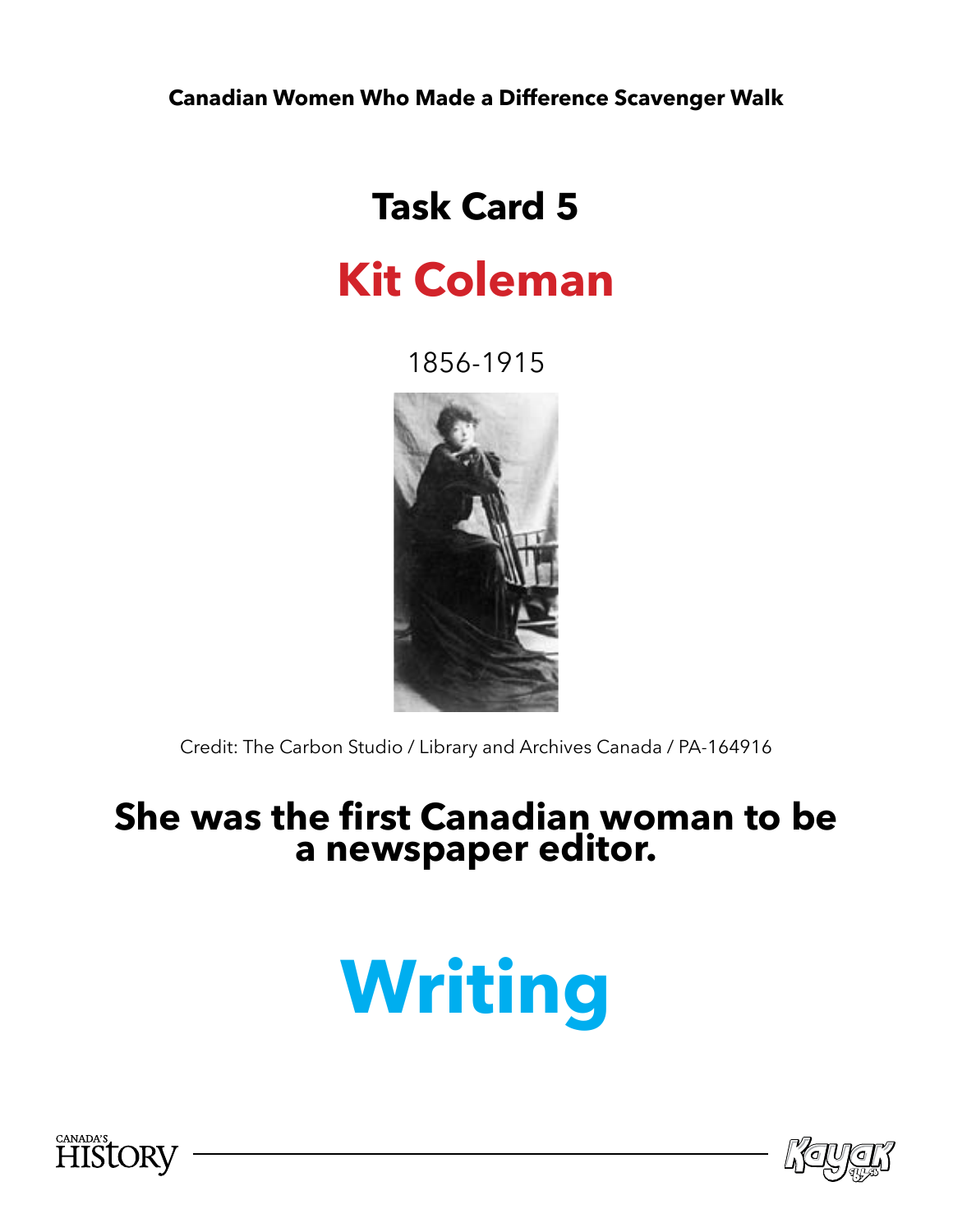## **Task Card 6**

## **Mary Pickford**

1892-1979



Credit: F.G. Goodenough / Library and Archives Canada / C-052029

# **She moved to California in the early 1900s and became the highest paid flm star of her time.**





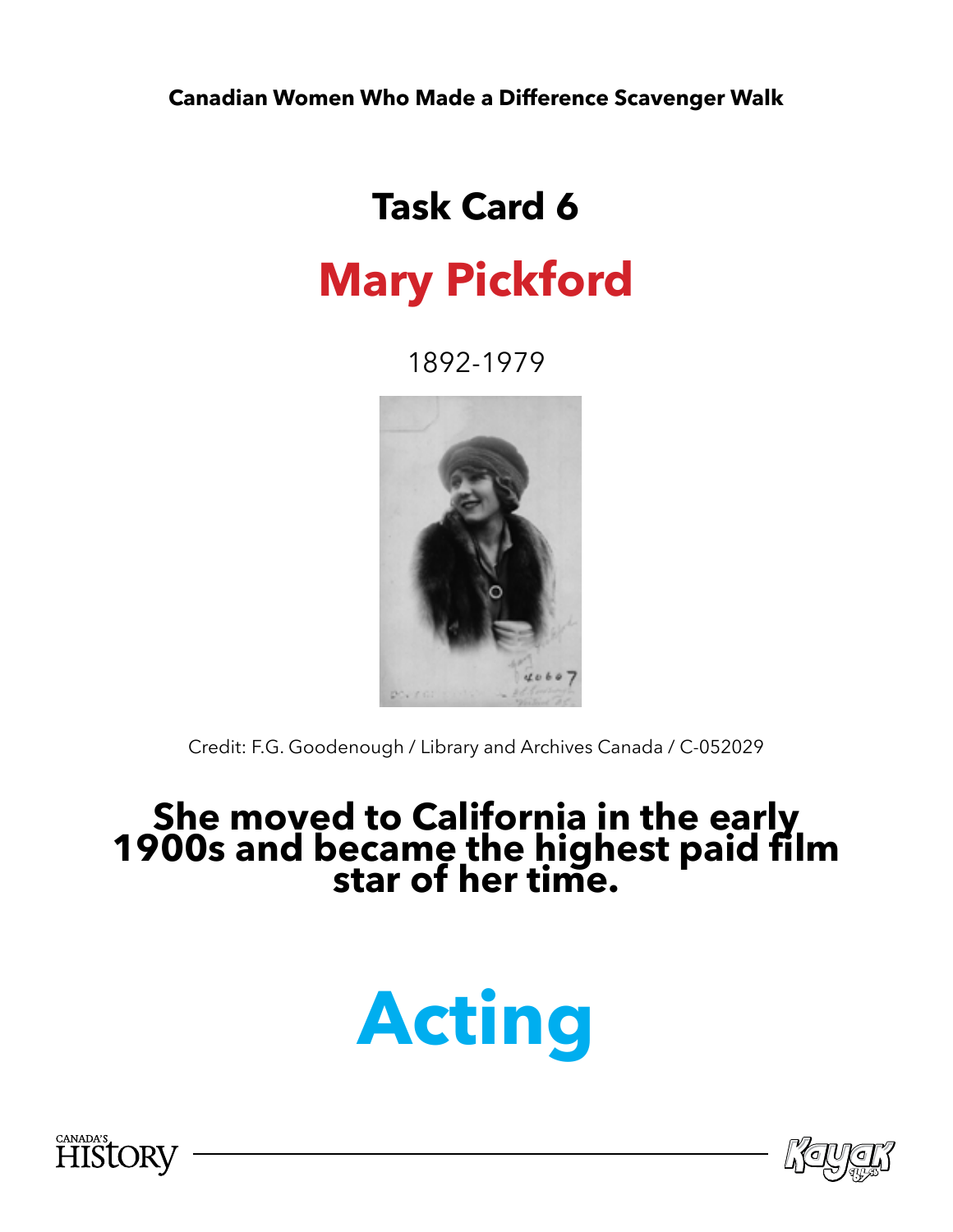## **Task Card 7**

## **Marguerite Bourgeoys**

1620-1700



Credit: Jules-Ernest Livernois / Library and Archives Canada / PA-023401

## **She started the first school in New France (former name of Quebec) in the 1650s.**

# **Education**



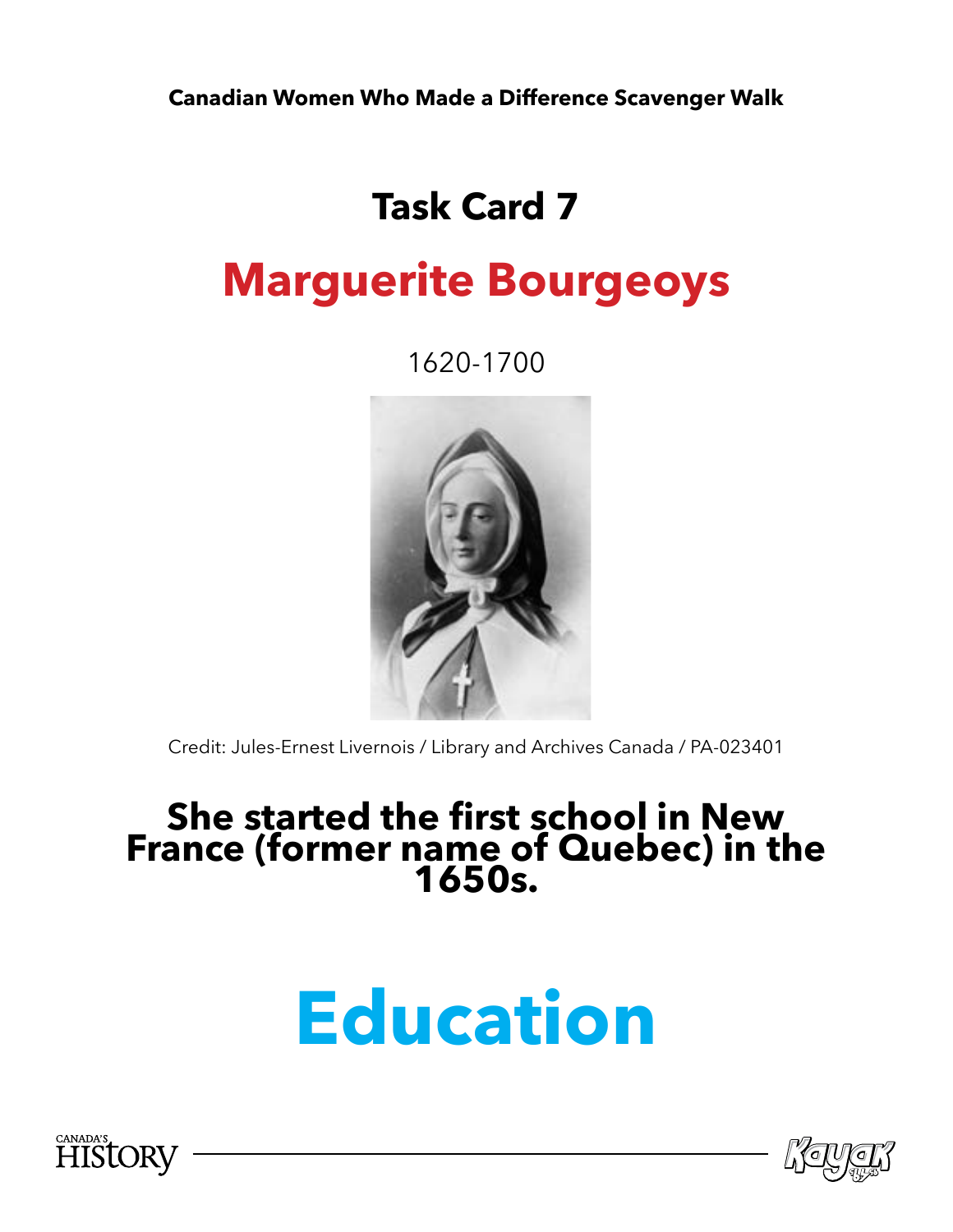## **Task Card 8**

## **Sara Kirke**

1611-1683



Illustration: Michelle Simpson

#### **She came to Newfoundland in the 1630s and became the wealthiest fish merchant.**

# **Business**



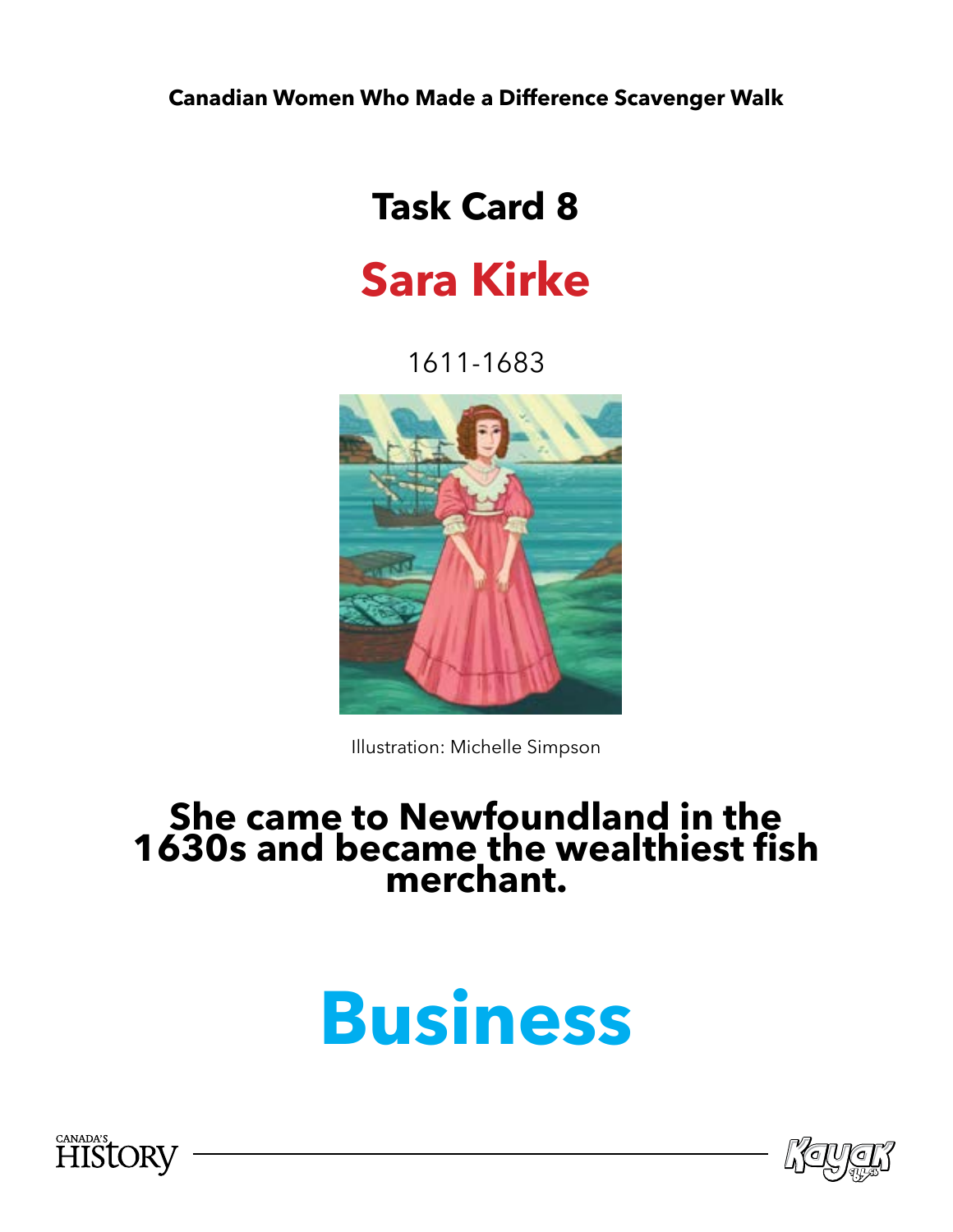## **Task Card 9**

## **Viola Desmond**

1914-1965



Credit: Communications Nova Scotia / Bank of Canada / Flickr

#### **She fought injustice when in 1946 she was arrested for sitting in an area of a theatre that was reserved for white people.**

# **Activist**



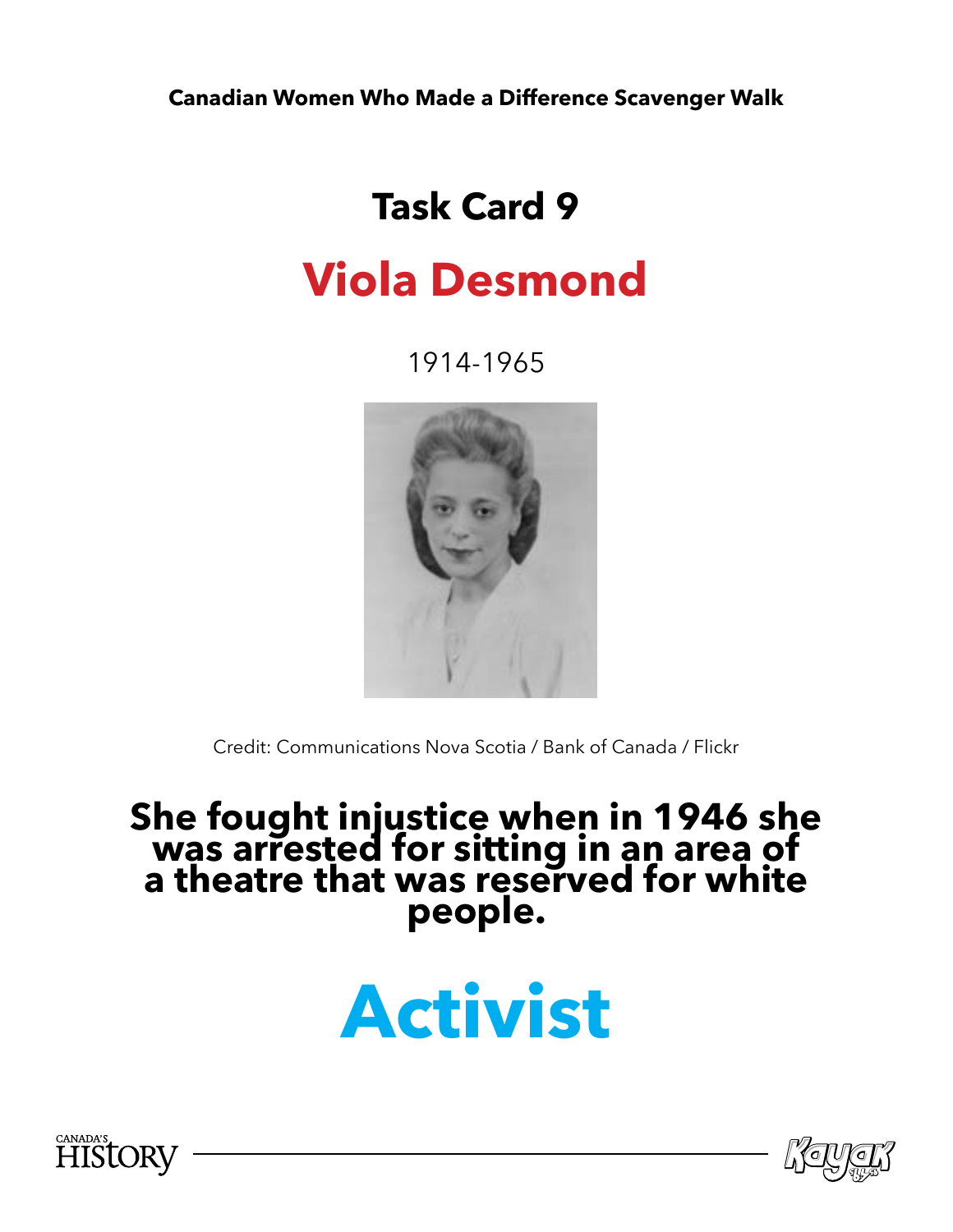## **Task Card 10**

## **Leone Farrell**

1904-1986



Credit: Sanofi Pasteur Canada (Connaught Campus) Archives, Toronto

### **In the 1950s, she perfected a way of making large amounts of polio vaccine.**





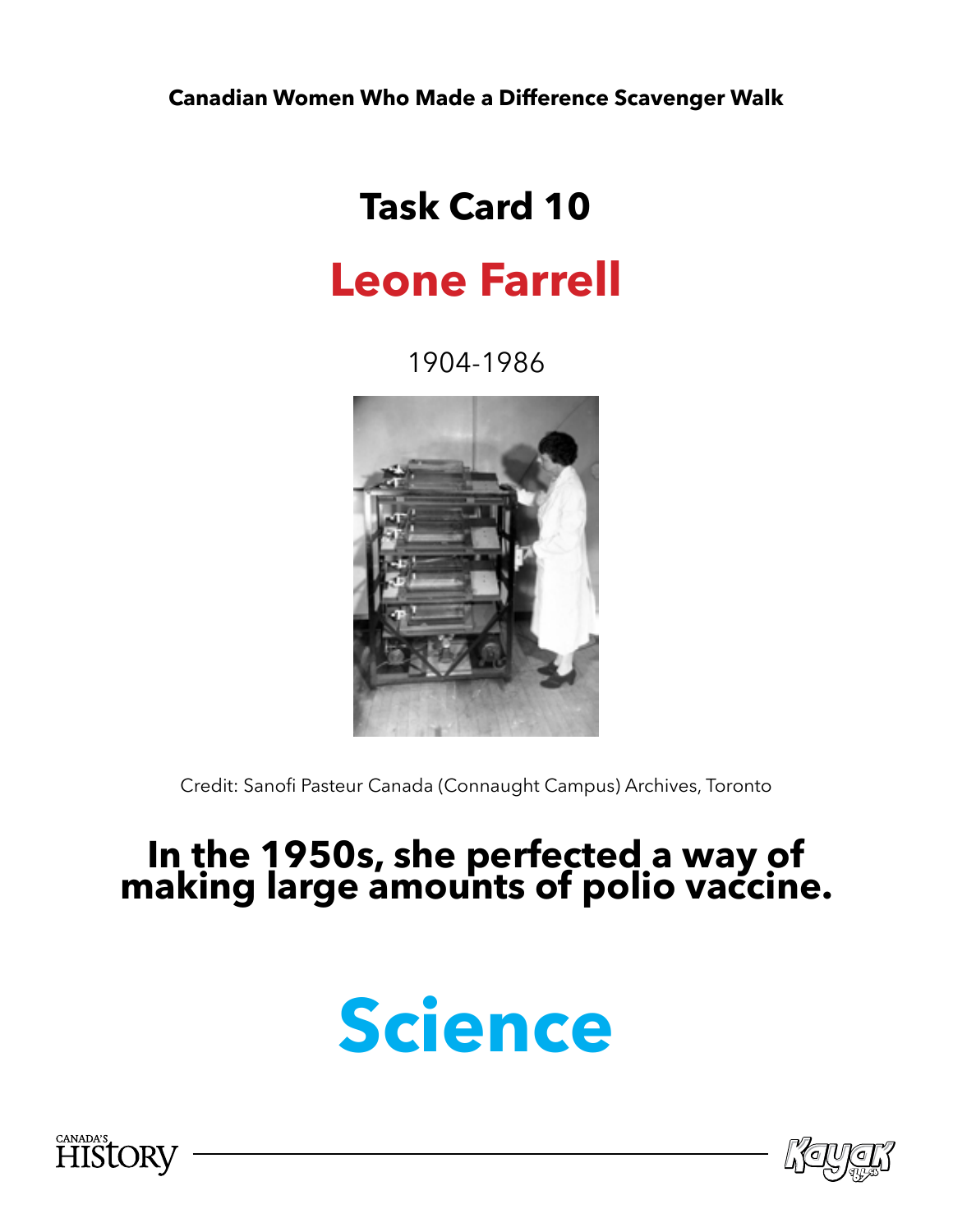Name(s):

| Scavenger<br>Hunt Number | Woman's<br><b>Name</b> | Area of<br>Influence | Information |
|--------------------------|------------------------|----------------------|-------------|
| $\mathbf 1$              |                        |                      |             |
| $\overline{2}$           |                        |                      |             |
| $\mathbf{3}$             |                        |                      |             |
| $\overline{\mathbf{4}}$  |                        |                      |             |
| 5                        |                        |                      |             |
| $\pmb{6}$                |                        |                      |             |
| $\overline{\mathbf{z}}$  |                        |                      |             |
| 8                        |                        |                      |             |
| $\mathbf 9$              |                        |                      |             |
| 10                       |                        |                      |             |

<u> 1989 - Johann Stein, mars an de Brasilia (b. 1989)</u>



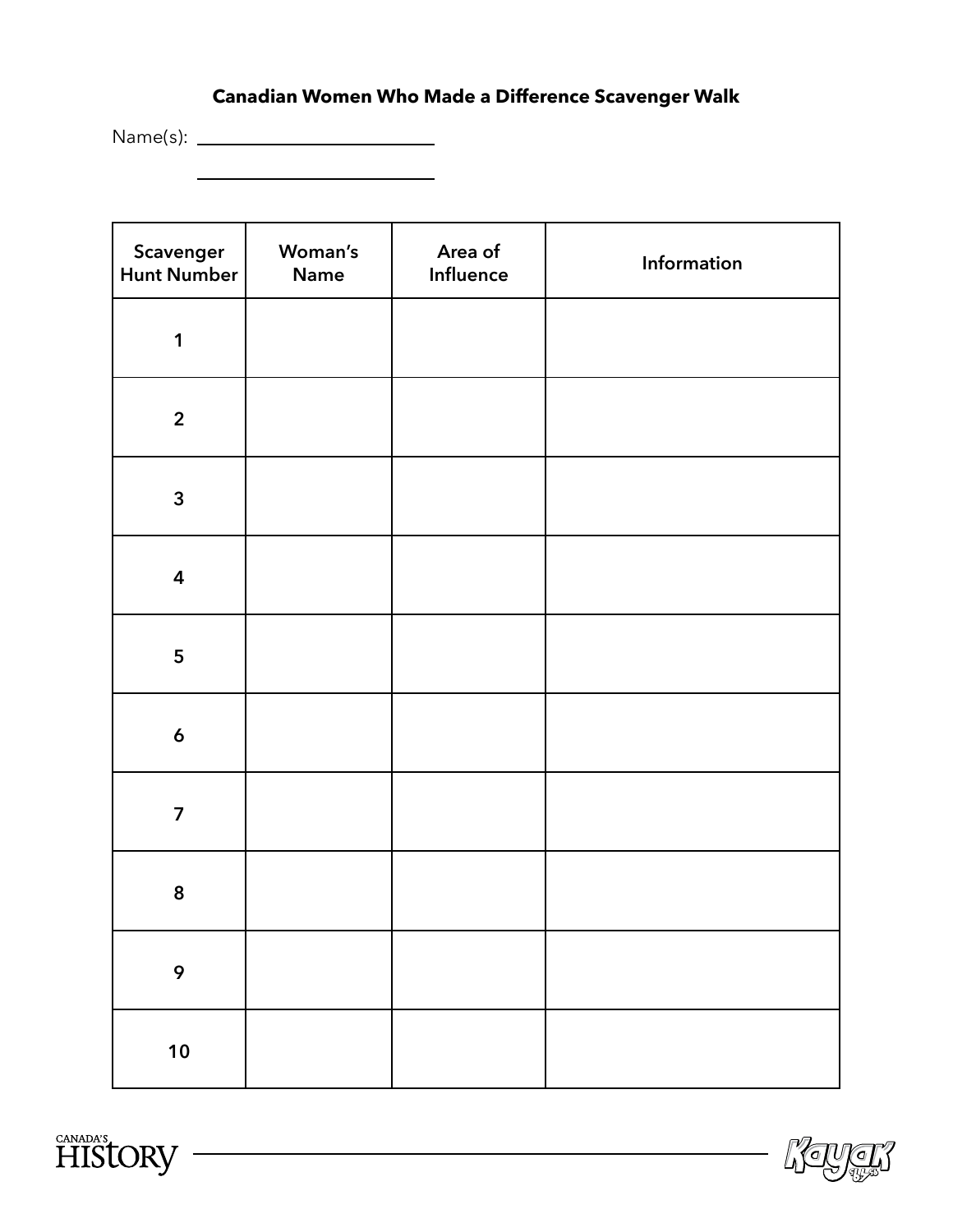|  | Í                       |                |  |
|--|-------------------------|----------------|--|
|  | l<br>֕                  |                |  |
|  | i                       |                |  |
|  | Í<br>1                  | ֚֚֬            |  |
|  |                         |                |  |
|  |                         |                |  |
|  |                         |                |  |
|  |                         |                |  |
|  |                         |                |  |
|  |                         |                |  |
|  |                         |                |  |
|  |                         |                |  |
|  |                         |                |  |
|  |                         |                |  |
|  |                         |                |  |
|  |                         |                |  |
|  |                         |                |  |
|  |                         |                |  |
|  |                         |                |  |
|  |                         |                |  |
|  |                         |                |  |
|  |                         |                |  |
|  |                         |                |  |
|  |                         |                |  |
|  |                         |                |  |
|  |                         |                |  |
|  |                         |                |  |
|  |                         |                |  |
|  |                         |                |  |
|  |                         |                |  |
|  |                         |                |  |
|  |                         |                |  |
|  |                         |                |  |
|  |                         |                |  |
|  |                         |                |  |
|  |                         |                |  |
|  |                         |                |  |
|  |                         |                |  |
|  |                         |                |  |
|  |                         |                |  |
|  |                         |                |  |
|  |                         |                |  |
|  |                         |                |  |
|  |                         |                |  |
|  |                         |                |  |
|  |                         |                |  |
|  |                         |                |  |
|  |                         |                |  |
|  |                         |                |  |
|  |                         |                |  |
|  |                         |                |  |
|  |                         |                |  |
|  |                         |                |  |
|  |                         |                |  |
|  |                         |                |  |
|  | $\frac{1}{3}$           | $\frac{1}{2}$  |  |
|  | $\overline{\mathbf{r}}$ |                |  |
|  |                         |                |  |
|  |                         |                |  |
|  |                         |                |  |
|  |                         | $\frac{1}{11}$ |  |
|  |                         |                |  |
|  |                         |                |  |

# Canadian Women Who Made a Difference **Canadian Women Who Made a Difference**

Name(s):

| Science         |                                                                                                                                                          | amounts of polio<br>In the 1950s she<br>of making large<br>perfected a way<br>Leone Farrell<br>vaccine. |                                                                                                                |                                                                                                                           |                                                                                                             |                                                                                                                               |
|-----------------|----------------------------------------------------------------------------------------------------------------------------------------------------------|---------------------------------------------------------------------------------------------------------|----------------------------------------------------------------------------------------------------------------|---------------------------------------------------------------------------------------------------------------------------|-------------------------------------------------------------------------------------------------------------|-------------------------------------------------------------------------------------------------------------------------------|
| Activism        | that was reserved<br>injustice when in<br>she was arrested<br>area of a theatre<br>for white people.<br>Viola Desmond<br>for sitting in an<br>She fought |                                                                                                         |                                                                                                                |                                                                                                                           |                                                                                                             |                                                                                                                               |
| <b>Business</b> |                                                                                                                                                          |                                                                                                         |                                                                                                                |                                                                                                                           | and became the<br>Newfoundland<br>wealthiest fish<br>in the 1630s<br>She came to<br>Sara Kirke<br>merchant. |                                                                                                                               |
| Education       |                                                                                                                                                          |                                                                                                         | first school in New<br>name of Quebec).<br>She started the<br>France (former<br>Marguerite<br><b>Bourgeoys</b> |                                                                                                                           |                                                                                                             |                                                                                                                               |
| Acting          |                                                                                                                                                          |                                                                                                         |                                                                                                                | highest paid film<br>California in the<br>early 1900s and<br>star of her time.<br>Mary Pickford<br>became the<br>Moved to |                                                                                                             |                                                                                                                               |
| Writing         |                                                                                                                                                          | to be a newspaper<br>Canadian woman<br>She was the first<br>Kit Coleman<br>editor.                      |                                                                                                                |                                                                                                                           |                                                                                                             |                                                                                                                               |
| $\overline{A}$  | Kenojuak Ashevak<br>who created The<br>Enchanted Owl.<br>Inuk woman                                                                                      |                                                                                                         |                                                                                                                |                                                                                                                           |                                                                                                             |                                                                                                                               |
| Politics        |                                                                                                                                                          |                                                                                                         |                                                                                                                |                                                                                                                           |                                                                                                             | ada when she was<br>elected in Calgary<br>councillor in Can-<br>She became the<br>first female city<br>Annie Gale<br>in 1917. |
| Medicine        |                                                                                                                                                          |                                                                                                         |                                                                                                                |                                                                                                                           | doctor in China in<br>She became the<br>first Canadian<br>Leonora King<br>1877.                             |                                                                                                                               |
| Sports          |                                                                                                                                                          |                                                                                                         | who won gold and<br>silver in the 1968<br>Nancy Greene<br>Downhill skier<br>A Canadian<br>Olympics.            |                                                                                                                           |                                                                                                             |                                                                                                                               |



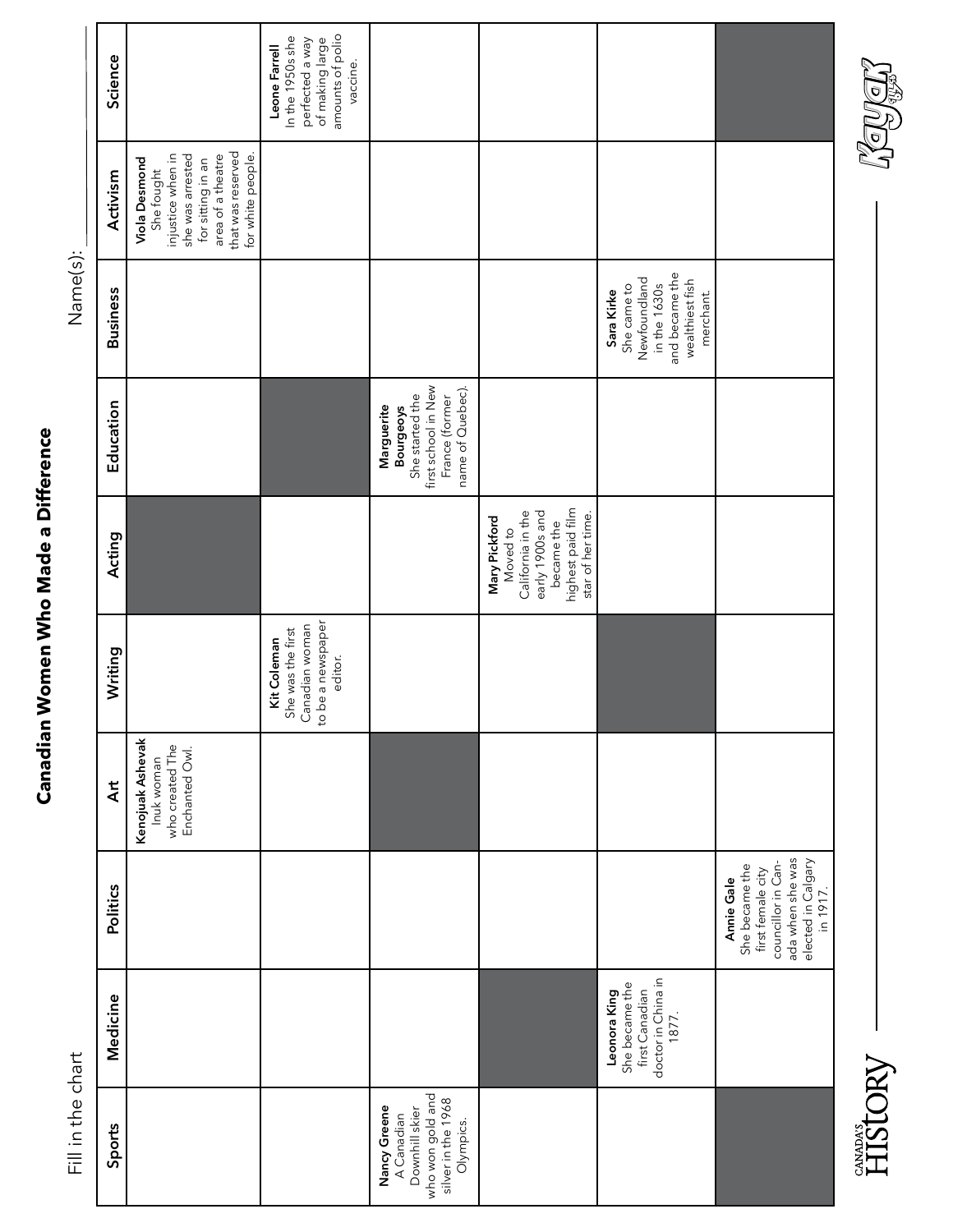Scavenger Hunt and Large Chart Rubric **Scavenger Hunt and Large Chart Rubric**

Assessment for Scavenger Hunt Chart and Large Chart Assessment for Scavenger Hunt Chart and Large Chart

Names:

|                                       | Not yet meeting<br>expectations | Not yet meeting<br>expectations                          | Meeting expectations | expectations<br>Exceeding        |
|---------------------------------------|---------------------------------|----------------------------------------------------------|----------------------|----------------------------------|
| Scavenger Hunt Chart<br>Completion of | Did not complete                | Needed extra time or<br>support to complete<br>the chart | Completed the chart  | Completed the chart<br>and added |
| Completion of large<br>chart          | Did not complete                | Needed extra time or<br>support to complete<br>the chart | Completed the chart  | Completed the chart<br>and added |



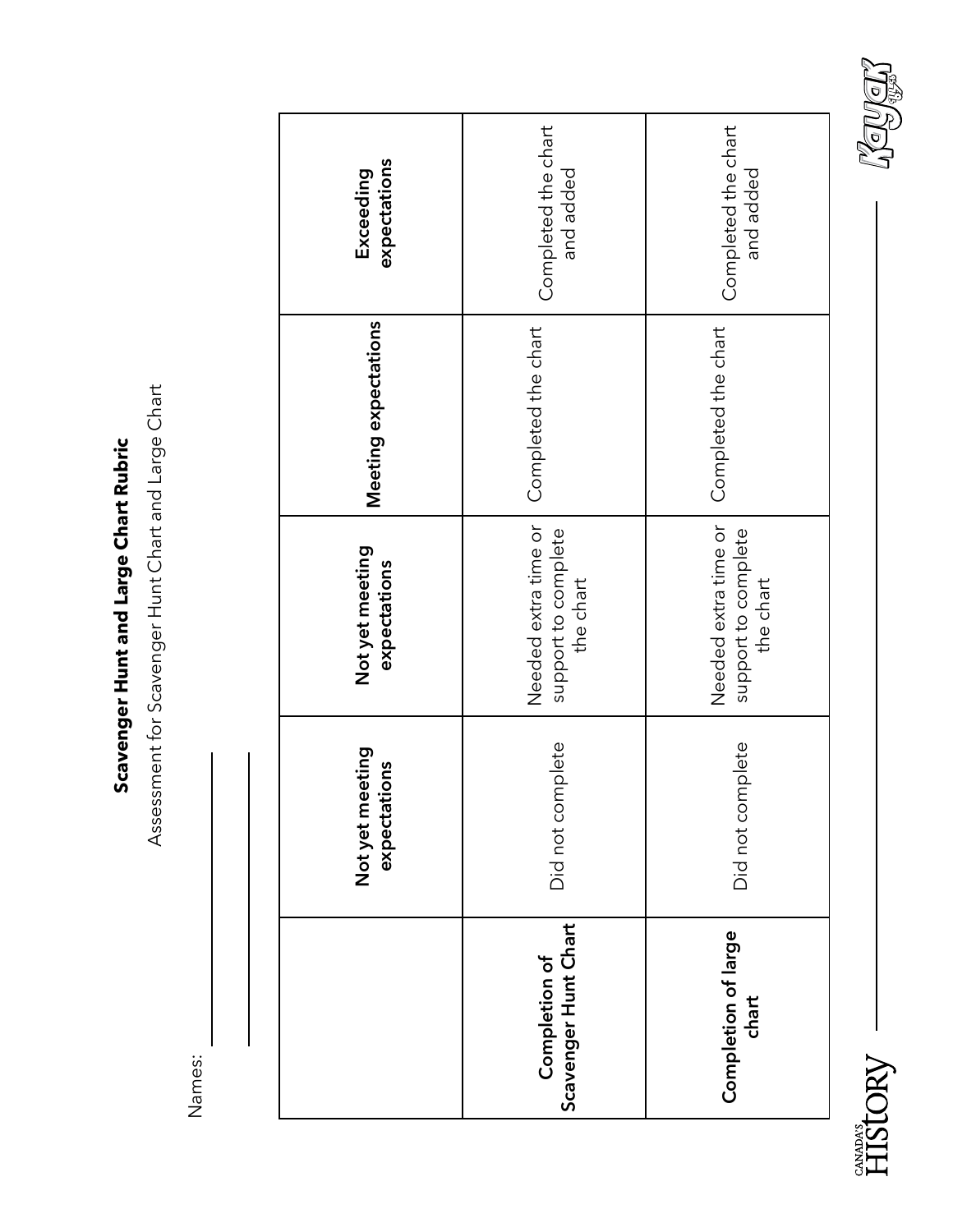#### **Canadian Women Who Made a Difference Reflection Sheet**

Name: <u> 1990 - Johann Barbara, martin a</u>

Which Canadian woman that you read about while completing the large chart made the greatest impression on you and why?



<u> 1989 - Johann Barn, mars ann an t-Amhain Aonaich an t-Aonaich an t-Aonaich an t-Aonaich an t-Aonaich an t-Aon</u>



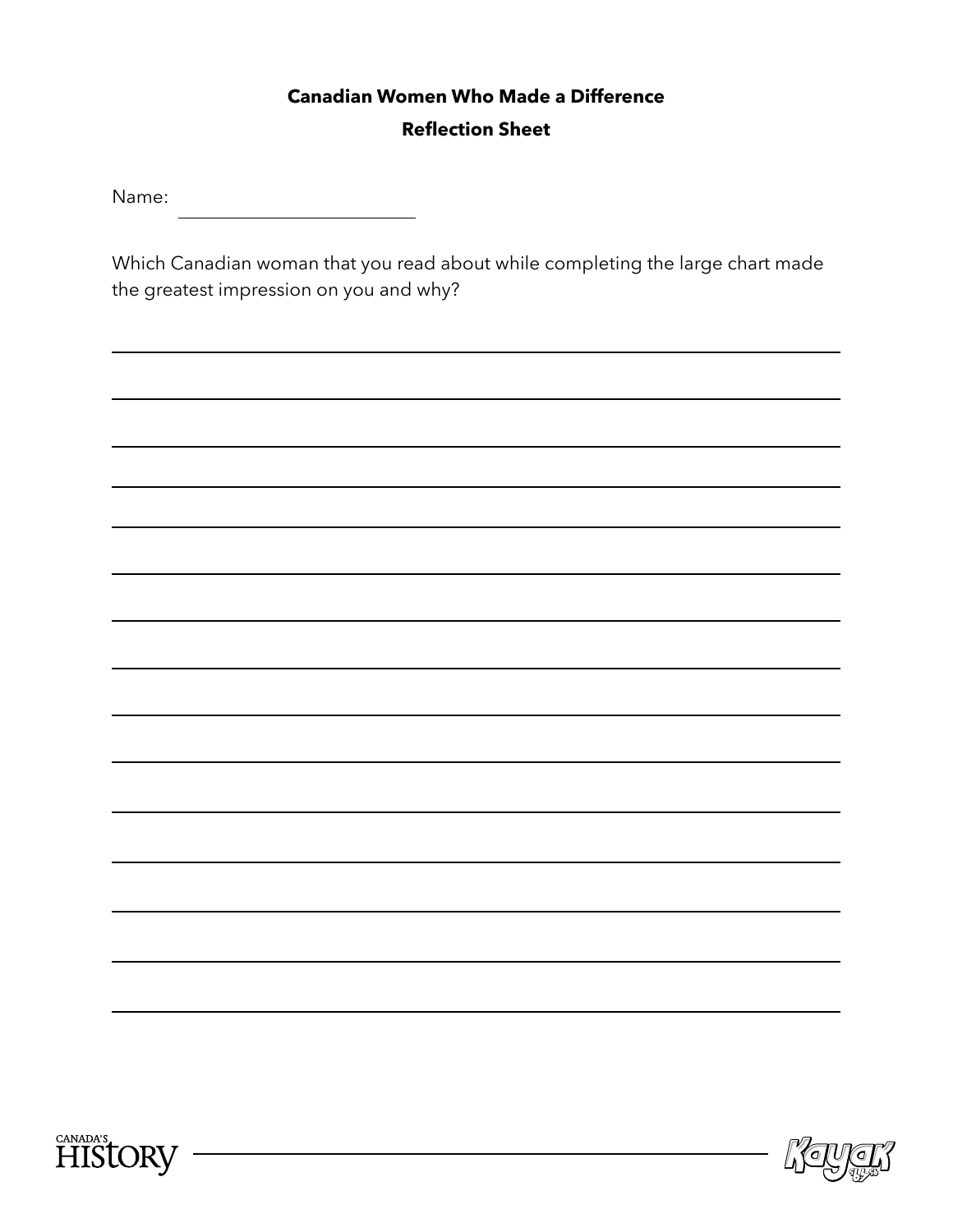#### **Canadian Women Who Made a Difference**

#### **Extension Project**

| Name of Canadian woman:        |                                             |
|--------------------------------|---------------------------------------------|
| Date of birth:                 | Date of death:                              |
| Details of her accomplishment: | Why did you pick this woman to<br>research? |
| Area of influence:             |                                             |